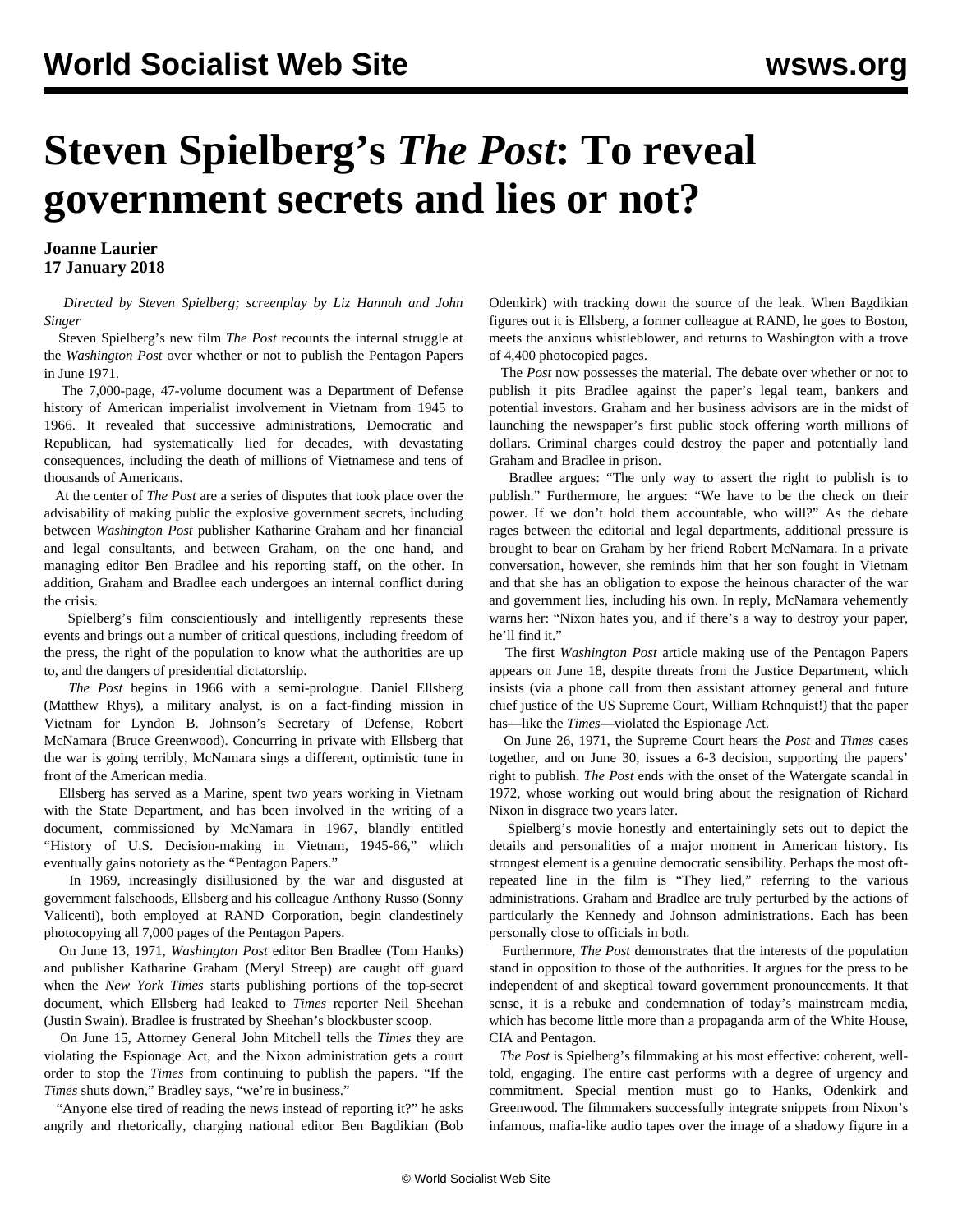White House window. Moreover, the movie's rhythm and intensity provide a sense of the real rhythm and intensity of the earth-shaking events in 1971.

 Support for this effort comes from the score by John Williams, and the script by co-writer Josh Singer who also co-wrote the screenplay for *Spotlight*, a 2015 exposé of the Catholic Church. Singer presumably has a hand here in doing what he did for that film, creating an unglamorous, "secondary" character who seems entirely devoted to uncovering the truth: in *Spotlight*, the indefatigable lawyer, Mitchell Garabedian (Stanley Tucci), and here, Odenkirk's Bagdikian.

 Above all, *The Post* directs the attention of contemporary audiences to a momentous episode. The movie's production notes point out that the Pentagon Papers "would set off shattering shockwaves that continue to this day. The document…uncovered a dark truth: that vast, wide-ranging deceptions about the deadly war in Vietnam had spanned four presidential administrations, from Truman to Eisenhower, Kennedy to Johnson.

 "The Pentagon Papers revealed that each of those Presidents had repeatedly misled the public about U.S. operations in Vietnam, and that even as the government was said to be pursuing peace, behind the scenes the military and CIA were covertly expanding the war. The Papers provided a shadowy history loaded with evidence of assassinations, violations of the Geneva Convention, rigged elections and lies in front of Congress."

 In an interview, Singer said that *The Post* script had foreseen some present-day parallels under Donald Trump to the era depicted in their film. "It was remarkable how more and more relevant the first amendment theme became as we were in production," remarked the scriptwriter. "It's one of the reasons why Steven [Spielberg] wanted to make the movie now."

 The comment is no doubt sincere, but it points in a contradictory fashion to some of the movie's limitations.

 The authentic feeling for the First Amendment and constitutional rights is expressed in a film that, first of all, also offers a highly idealized portrait of its central characters. *The Post* itself makes mention of the many connections of Graham and Bradlee to the political establishment. McNamara, one of the chief war criminals of the day, was Graham's close personal friend.

 The movie's feminist coloration is off the mark. The script apparently originated with the desire of screenwriter Liz Hannah "to tell the story of Katharine Graham, the former *Washington Post* publisher who became the first-ever female CEO of a Fortune 500 company … As Hannah was writing the first draft, the symmetry between Graham and presidential candidate Hillary Clinton seemed to be the most obvious parallel to the present. (She sold the script just 10 days before the election.)" Fortunately, the screenplay evolved from that narrow beginning to take up broader questions. Nonetheless, the emphasis on Graham's "pioneering" status as a female CEO remains. The filmmakers take for granted this is something to celebrate.

 As an antidote to the worship of Graham-Streep, it ought to be remembered that one of the most notorious union-busting operations of the 1970s took place when the publisher set out to break the pressmen's union at the *Post*, provoking a strike in October 1975 that ended with mass firings and the frame-up of 15 workers on charges related to slightly damaged equipment in the printing plant. The *Post* strike is widely considered one of the preludes to the Reagan administration's destruction of the air traffic controllers union, PATCO, in 1981.

 In the *Washington Monthly* in January 1976, in an article sharply critical of Graham and her activities, the same Ben Bagdikian who hunted down and helped see to the publication of the Pentagon Papers wrote that the Post 's going public in 1971 marked the "transformation of the daily newspaper in the United States from a family enterprise to a corporation with an obligation to its stockholders to 'maximize' profits."

 As for Bradlee, his history may be even more sordid. This Cold War liberal from a Boston Brahmin family, and an intimate friend of John and Jacqueline Kennedy, worked covertly for the CIA in Europe in the 1950s. His sister-in-law in 1971 was Mary Pinchot Meyer, formerly married to Cord Meyer, a high-level CIA official, involved in countless agency operations.

 Christopher Reed in a 2014 *Guardian* obituary detailed how Bradlee had "spent many years undercover as a counter-espionage informant, a government propagandist and an unofficial asset of the Central Intelligence Agency." Among his credits, according to Reed, included promulgating "CIA-directed European propaganda urging the controversial execution of the convicted American spies Ethel and Julius Rosenberg" in 1953.

 As noted above, *The Post* offers a romanticized version of Graham and Bradlee as heroes of democracy, and that is not to the filmmakers' credit. Moreover, Spielberg's rush to shoot and release the film by the end of 2017 apparently had a great deal to do with Trump's coming to power and his own support for the Democratic Party.

 This is not the first time in history of course that a Hollywood movie has shaded the truth about the lives of its central figures. But that has not prevented a host of biographical and historical films from shedding light on important matters. That's the case here too. *The Post* has an impact and implications that go beyond the immediate ideas and intentions of the filmmakers.

 Spielberg's film dramatizes, with some insight, the outlook and physiognomy of a bourgeois layer who still retained in 1971 some attachment to and also fear about the abandonment of democratic principles. After all, only one year after the mass protests over the killings at Kent State, what if the Pentagon Papers had gotten beyond the control of the *New York Times* and the *Washington Post?* In any event, Graham and Bradlee showed a certain amount of courage and principle in contrast to their counterparts today.

 The whole ruling elite has moved dramatically to the right. Graham herself said in 1988 in an address to the CIA: "There are some things the general public does not need to know and shouldn't … I believe democracy flourishes when the government can take legitimate steps to keep its secrets and when the press can decide whether to print what it knows."

 In November of 2010, at the height of the revelations published by WikiLeaks of US actions in Iraq, Afghanistan and other countries, former *New York Times* executive editor Bill Keller published a piece stressing that in considering whether or not to disclose state secrets, the *Times* engaged in "extensive and serious discussions with the government." Keller wrote: "We agree wholeheartedly that transparency is not an absolute good. Freedom of the press includes freedom not to publish, and that is a freedom we exercise with some regularity." There would be no publication of the Pentagon Papers in our day.

 It is inconceivable that the 1971 Supreme Court decision allowing the *Times* and *Post* to publish the documents would be handed down today. The courts now routinely rule that the government has the right to suppress information and spy on everybody in the interests of "national security."

 *The Post* cites a passage from Justice Hugo Black's 1971 ruling. It is worth quoting at greater length:

 *"In the First Amendment the Founding Fathers gave the free press the protection it must have to fulfill its essential role in our democracy. The press was to serve the governed, not the governors. The Government's power to censor the press was abolished so that the press would remain forever free to censure the Government. The press was protected so that it could bare the secrets of government and inform the people. Only a free and unrestrained press can effectively expose deception in government. … In my view, far from deserving condemnation for their courageous*